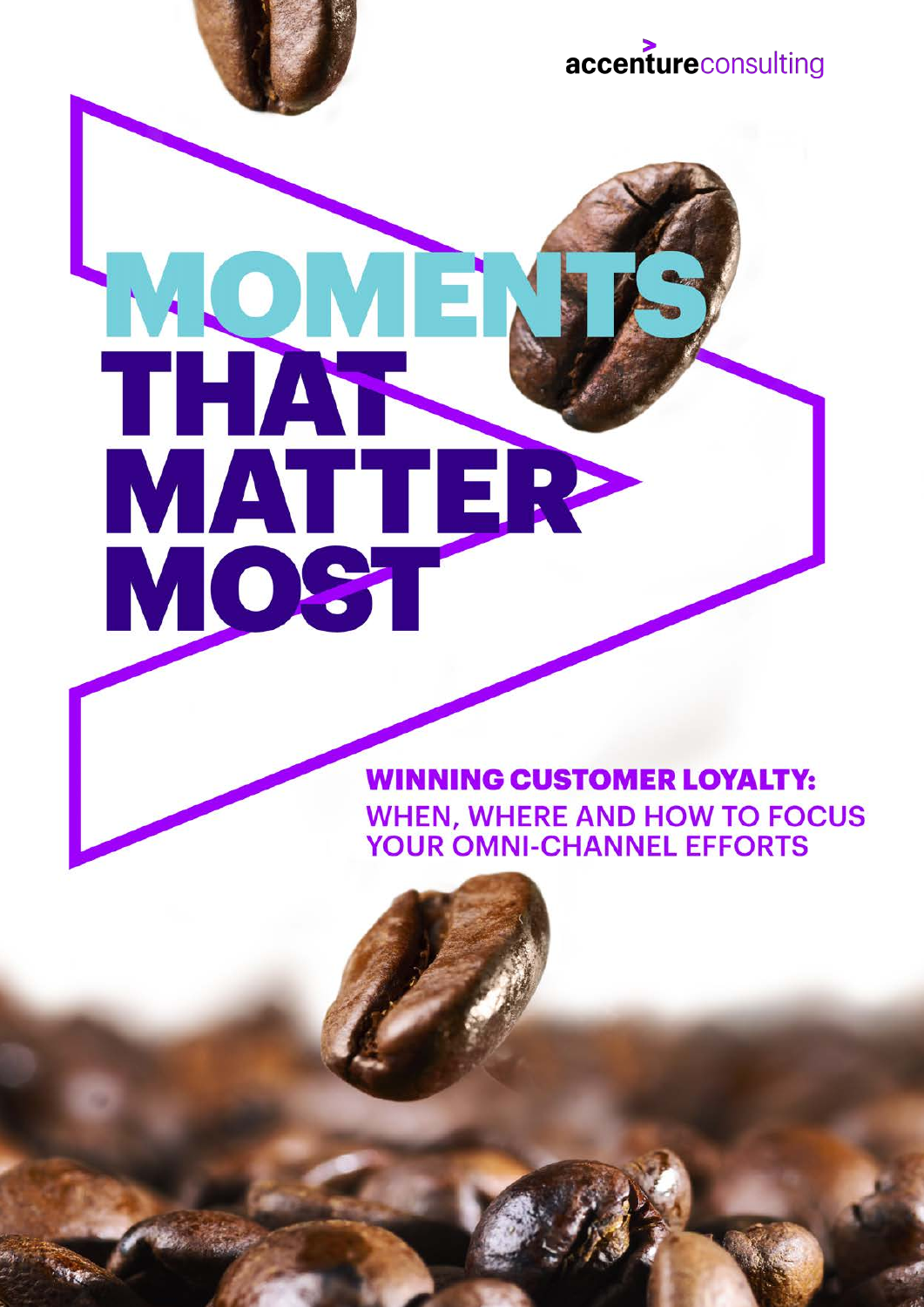### **There are many important moments during a customer's tenure with a brand.**

Customers are continuously considering and evaluating which new and latest services and products are best suited for themselves or their families. Customers make purchases, modify and upgrade existing services and devices. They repeatedly monitor the usage of their service plans, manage their accounts, and pay monthly bills. Should a question or issue arise, they seek an answer or a speedy resolution to their problem. These moments of engagement between customer and brand are called Moments of Truth. While there are many Moments of Truth across a customer's interaction with a brand, certain moments are likely to have a more significant impact than others on a customer's level of happiness with the brand. These defining moments are called **MOMENTS THAT MATTER.**



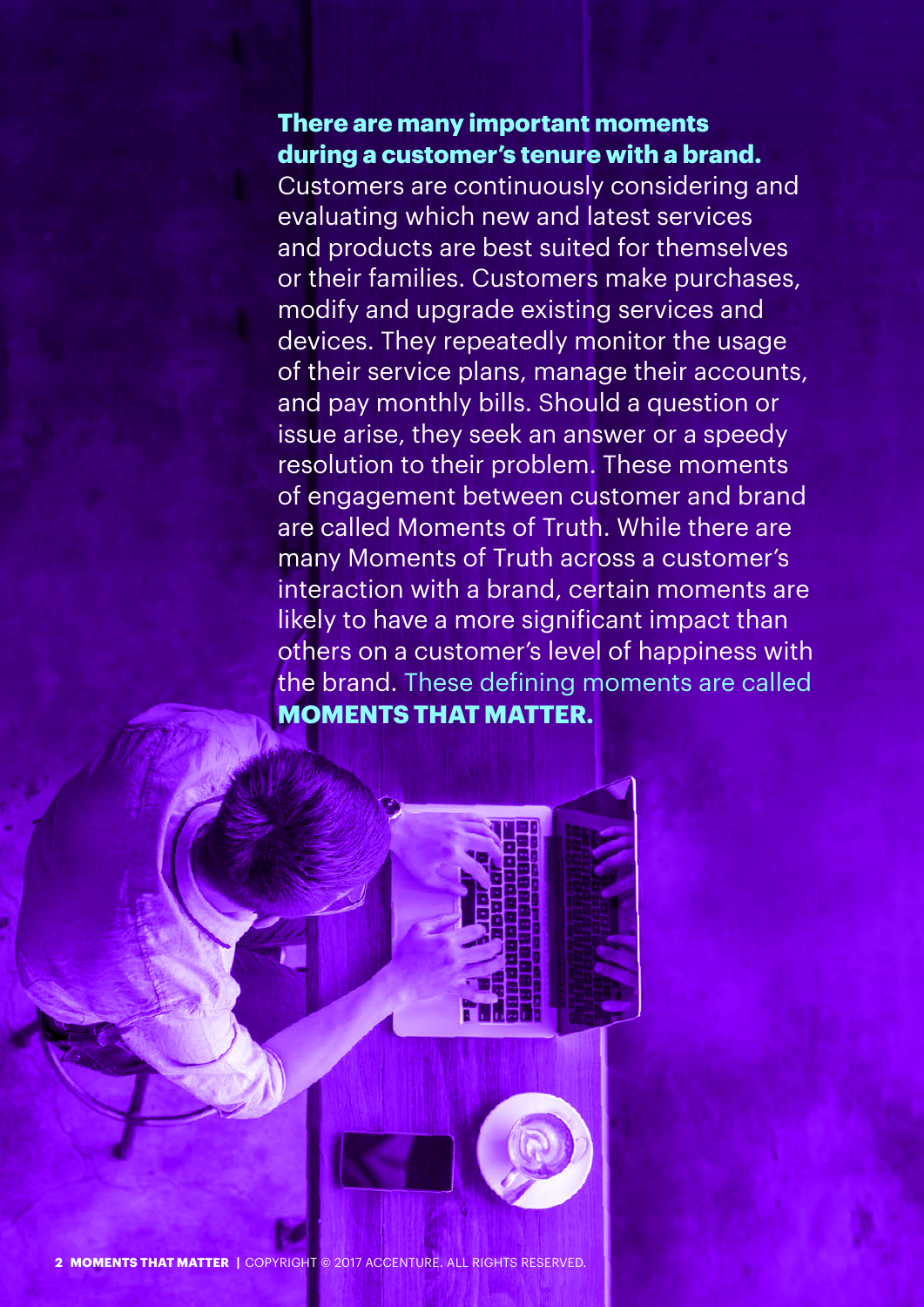In today's increasingly competitive environment where customer expectations continue to rise, it is essential to get these Moments that Matter (MTM) right. Brands can maximize returns on their investments by choosing to focus time and energy on a few meaningful moments with their customers. But which moments matter most to customers? What impact do these key Moments that Matter have on customer sentiment and loyalty towards a brand? What should brands do to deliver experiences that evoke positive emotions?

**To help answer these questions, Accenture conducted research to understand what drives loyalty and how a brand can impact their customers' emotional connectedness. In recently published research, Accenture introduced a brand-specific measurement of customer loyalty called the Keep Me Index (KMI) which measures the emotional connection between a customer and brand and the impact of that connection on loyalty.** 

**3 MOMENTS THAT MATTER |** COPYRIGHT © 2017 ACCENTURE. ALL RIGHTS RESERVED.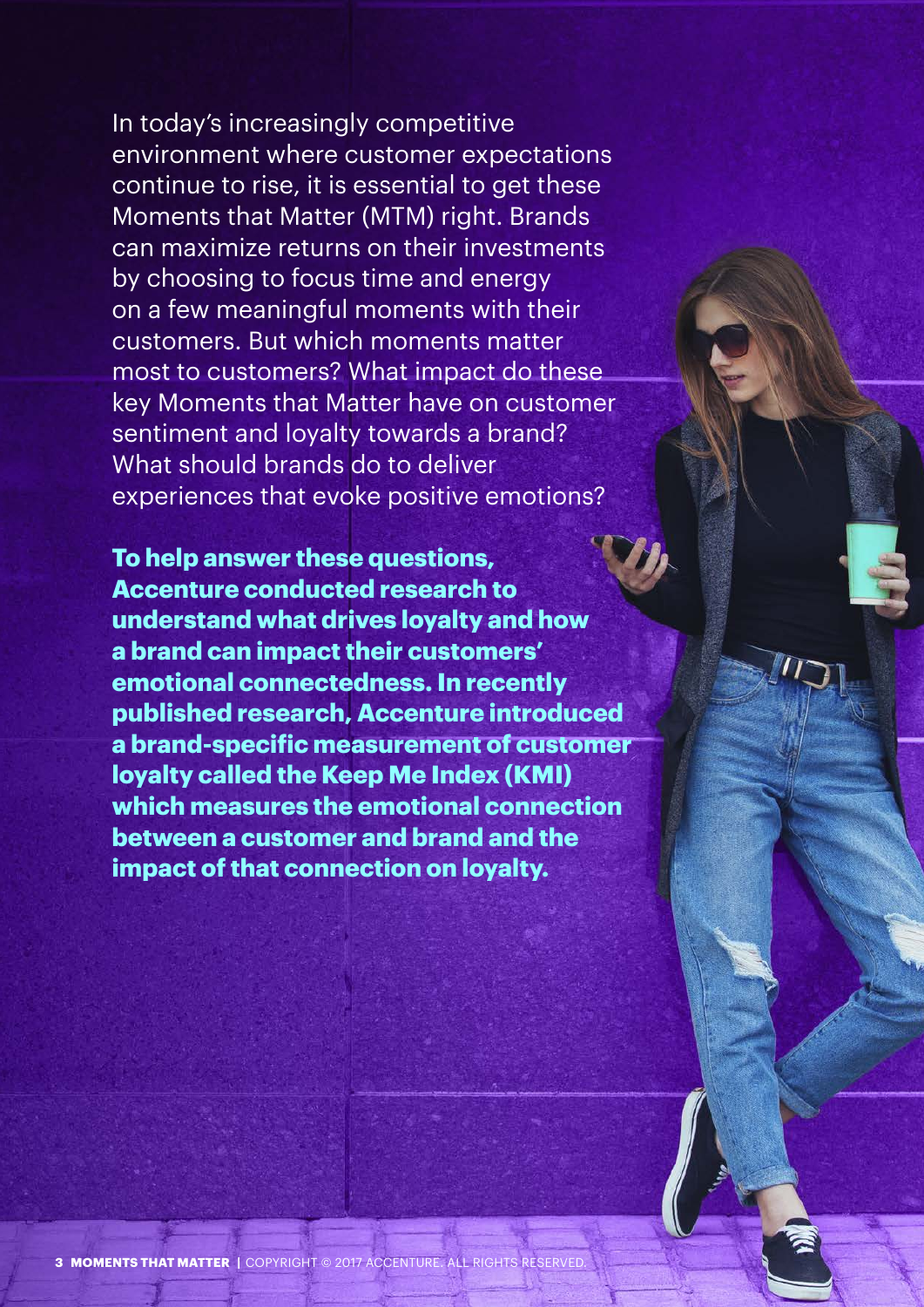Accenture further analyzed this research to learn more about moments of engagement, channel behaviors, and the impact that various experiences can have on customers. This report introduces a new (but related) measurement called the Individual Keep Me Index (iKMI), which measures a customer's influence on a brand's KMI. Accenture analyzed the relationship between a customer's last Moment that Matters, their individual influence on KMI (or iKMI), and their brand loyalty (likeliness to stay).

### **THREE KEY DISCOVERIES emerged from Accenture's research and analysis:**

**WHERE TO FOCUS: There are moments that matter most** 

**WHEN TO FOCUS: The last moment leaves a mark** 

**HOW TO FOCUS: The moment "must haves" are customer flexibility and choice**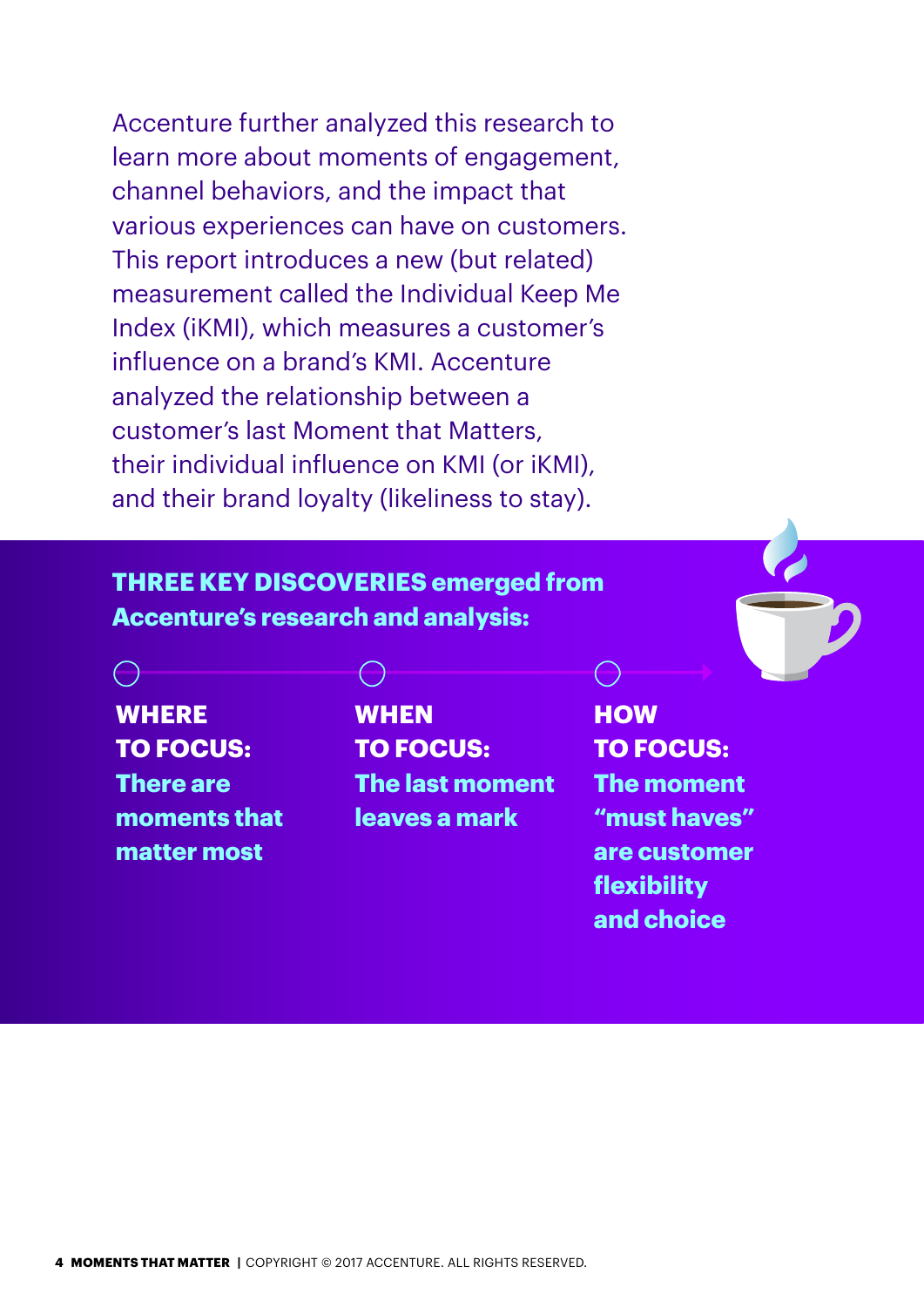## **THE MOMENTS THAT**

Four key moments provide the greatest opportunity for a brand to evoke customer emotion.

In Accenture's annual Global Consumer Pulse Research (GCPR), 43% of customers indicated that their brand loyalty is heavily influenced by customer service experiences.1 Where brands often struggle is finding the critical places in which to invest to create lasting and meaningful experiences, maximizing loyalty returns.

Respondents to this latest research study were asked to identify the moments that they feel most impacts their level of happiness as a customer of their service provider.

### **Four specific moments emerged from the pack as the moments that matter:**

- **1. Resolving a service or technical question or issue**
- **2. Paying a bill**
- **3. Upgrading or changing service or a device**
- **4. Resolving a billing question or issue**

These moments come at different points in the customer lifecycle and represent the key Moments that Matter that are imperative for brands to get "right" in order to most effectively impact customer happiness and loyalty.



**FIGURE 1** Percent of respondents who ranked each moment as most impactful on their level of happiness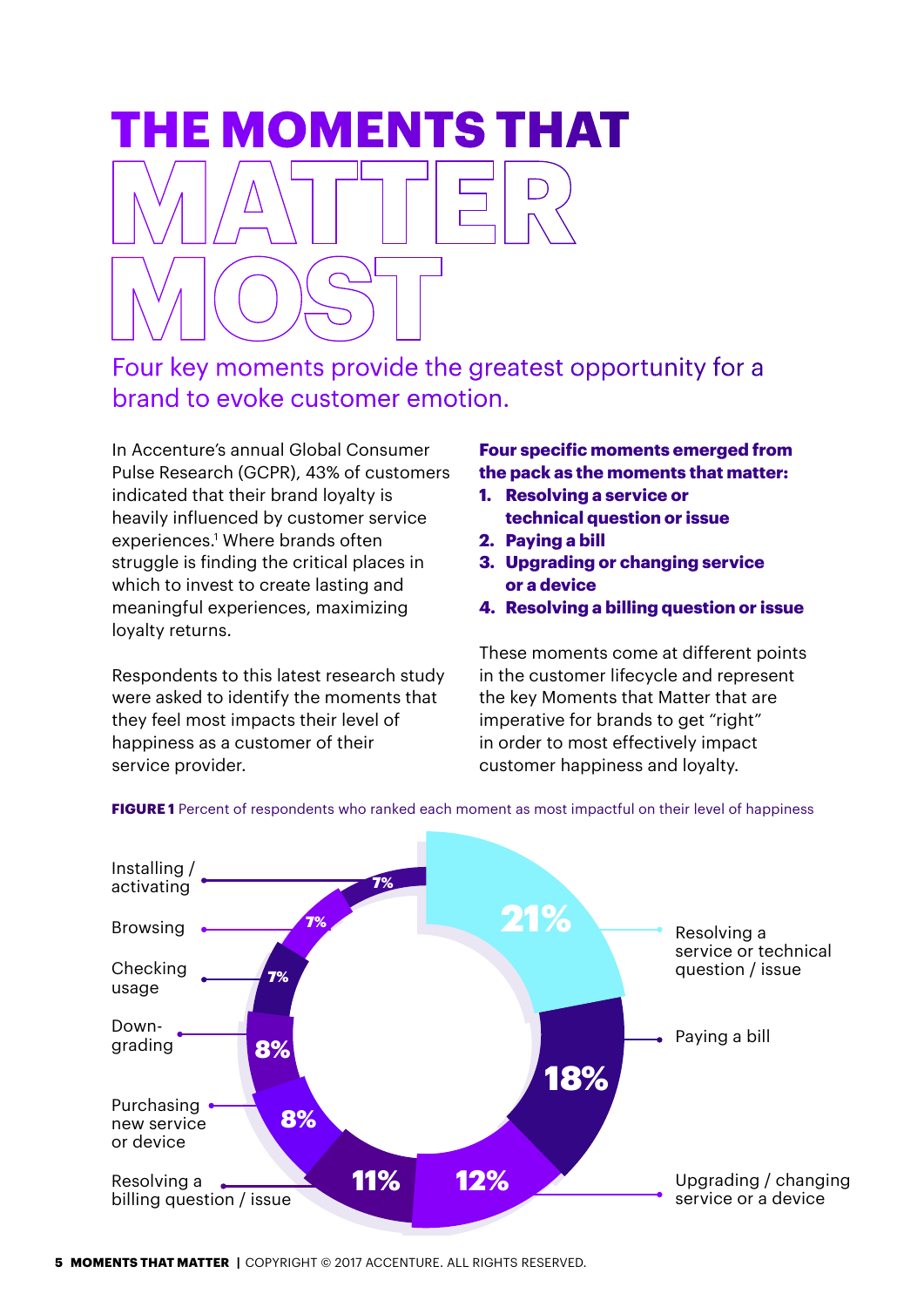### **E LAST MOMENT**

### Moments that Matter have a direct and lasting impact on sentiment and loyalty.

As demonstrated in Accenture's KMI report, there is a strong correlation between a brand's KMI and customer loyalty. Further analysis also shows a strong correlation between a customer's last Moment that Matters, his individual influence on KMI (or iKMI), and his likeliness to stay loyal to a brand.

If the customer's last Moment that Matters was positive, sentiment and loyalty were higher; if it was negative, sentiment and loyalty were lower. What's most interesting, however, is that a positive moment has the strongest influence on loyalty, while a negative moment has the strongest influence on what customers think, feel and say about a brand (iKMI).

### **FIGURE 2** Correlation between ending emotion of last MTM and Loyalty (a positive MTM greatly influences loyalty, and a negative MTM greatly influences iKMI) **emotion of last MTM and Loyalty**



**6 MOMENTS THAT MATTER |** COPYRIGHT © 2017 ACCENTURE. ALL RIGHTS RESERVED.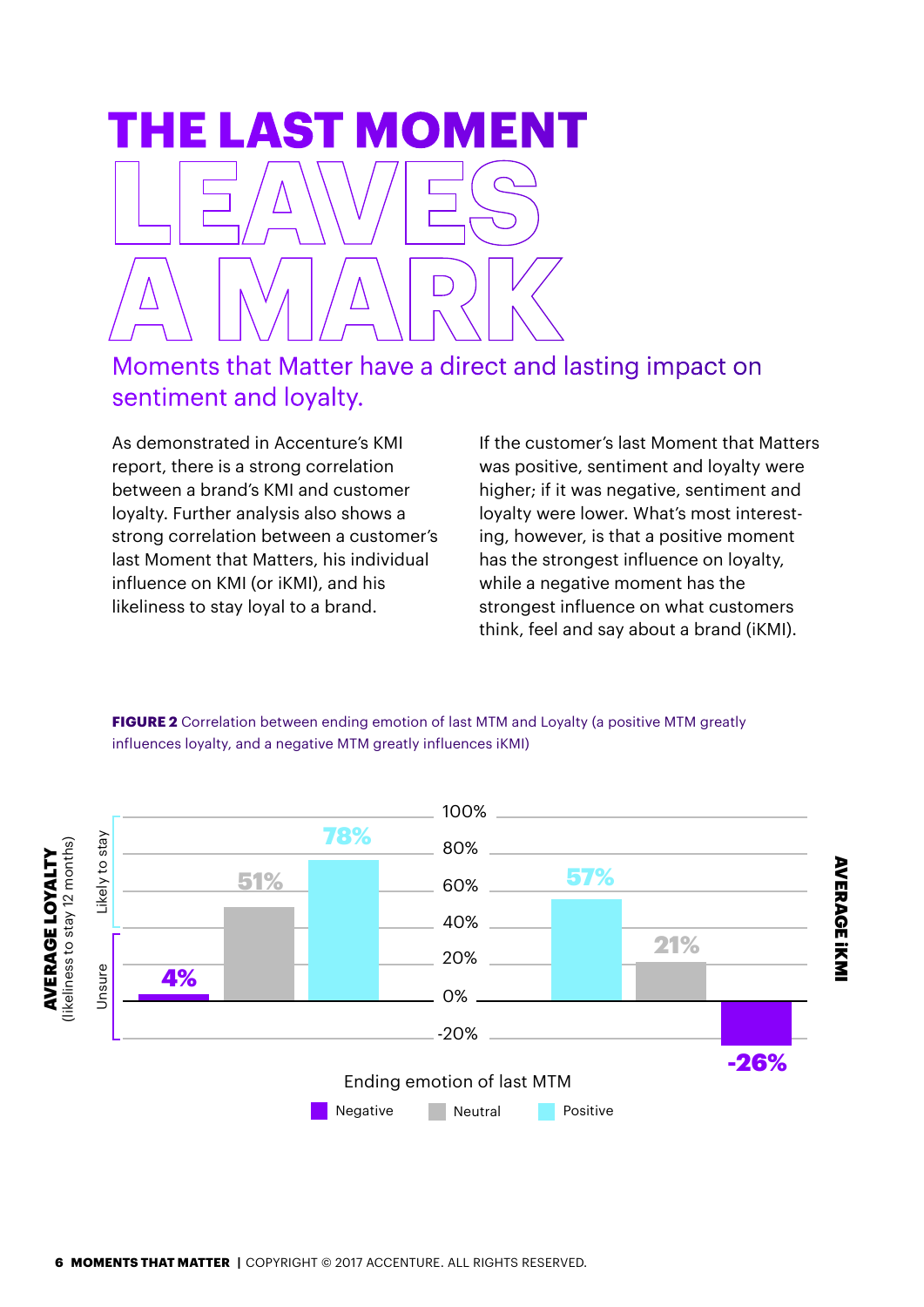

This reinforces the power of positivity: The last moment—be it customer or brand initiated—MUST evoke positive emotion. Accenture's GCPR research found that 77% of customers feel a brand earns their loyalty if they take immediate action when they are unhappy. Reversely, the same study found that, after a bad experience, 38% of customers shifted a portion of

their spend to another provider and another 39% immediately stopped doing business with the brand.<sup>1</sup> By proactively and reactively providing experiences that delight, brands can be confident they are increasing their customers' likelihood of loyalty as well as retaining (if not growing) their customer base.

### **These findings are corroborated by Accenture's GCPR Research, which also found that there is power in positivity and risk in negativity.**



of consumers feel a brand earns their loyalty if they take immediate action when they are unhappy.

After a bad experience...

38% of consumers shifted<br>
S8% some spend elsewher some spend elsewhere

39% immediately stopped doing<br>business with the brand business with the brand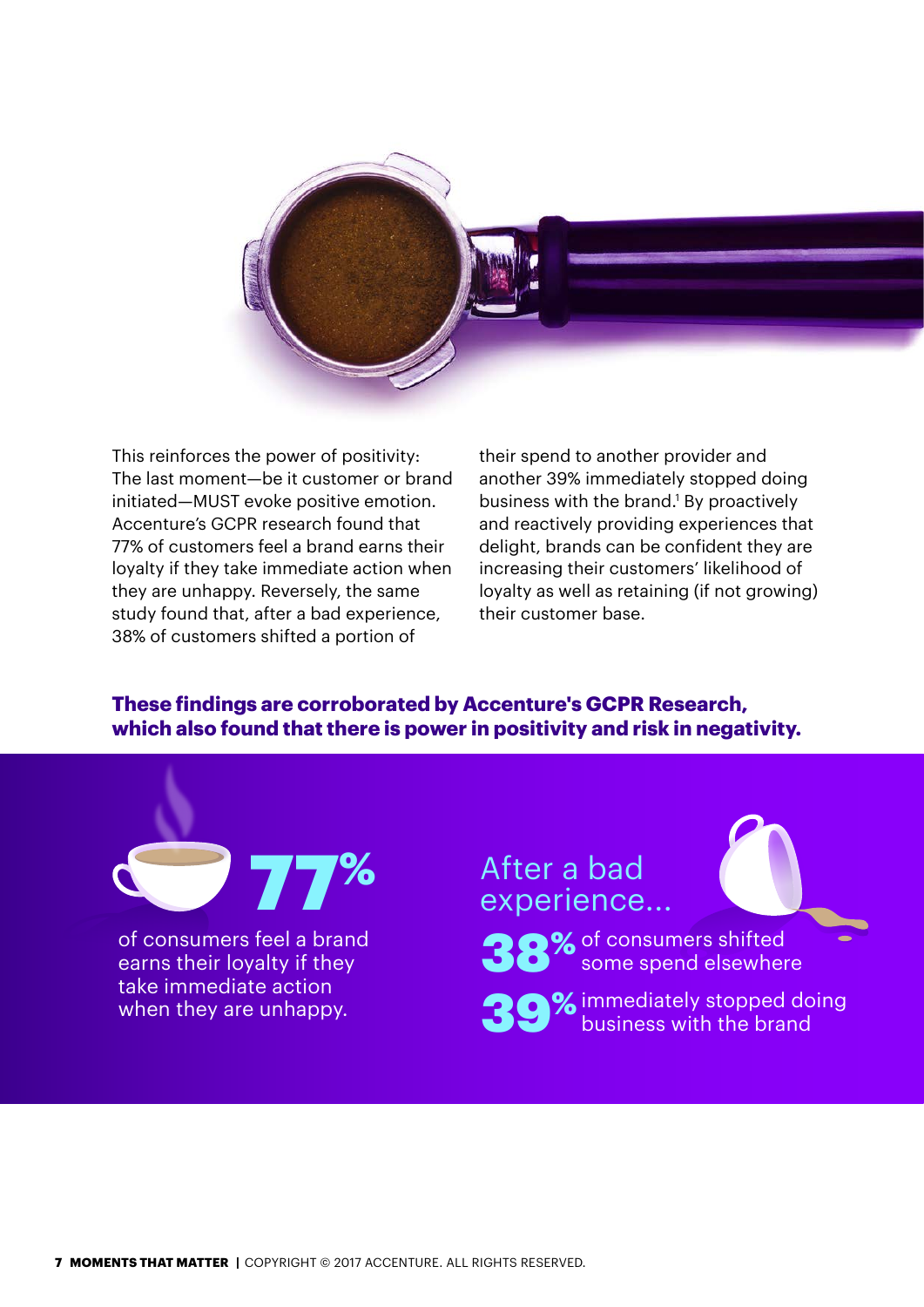### **MOMENT MUST HAVES:**

A flexible, dynamic, persistent experience is a "must have" for brands to drive higher iKMI and profitability.

### **Brands must provide channel CHOICE because...**

**Preferences vary.** Each respondent was asked to reflect on the last time he engaged with his service provider to complete his chosen Moment that Matters. *Which channel did they use first to initiate that moment?* While the results showed diversity of channel choices across human, physical and digital channels, there were also clear behavioral patterns that align to the various moments that brands should incorporate into their channel strategy (See Figure 3).

**Reasons vary.** There were many reasons why customers initially chose one channel over another. While "convenience" was the top reason customers chose a particular channel, customers' perception of convenience is clearly subjective given it ranked first across all channel types—human, physical and digital. Customers were happiest when a provider's experience allowed them to accomplish what they intended to do—when, where and how they chose to do it.

**Outcomes vary.** Data also showed that the experience a customer had in the first channel and the outcome of that channel engagement impacts their subsequent channel choice. Regardless of the first channel type, if a moment was not resolved in that first channel, the average customer (56%) turned next to a live agent. Why? Nearly half were told to or felt they had no other option. Most others wanted an opportunity to ask, explain, reason or negotiate, or thought going to a human would be the fastest method.

### **Brands must connect those channel options for FLEXIBILITY**

It's not enough to simply provide channel options to appease a variety of customer preferences, reasons and intentions. 75% of consumers indicated they expect to be able to use multiple channels to complete a moment, picking up where they left off, without having to start over or repeat themselves.1 Furthermore, the research found that customers who use multiple channel types to complete a moment have a iKMI 12X higher and are typically 15-25% more profitable<sup>1</sup> than human-, digital-, or physical-only customers!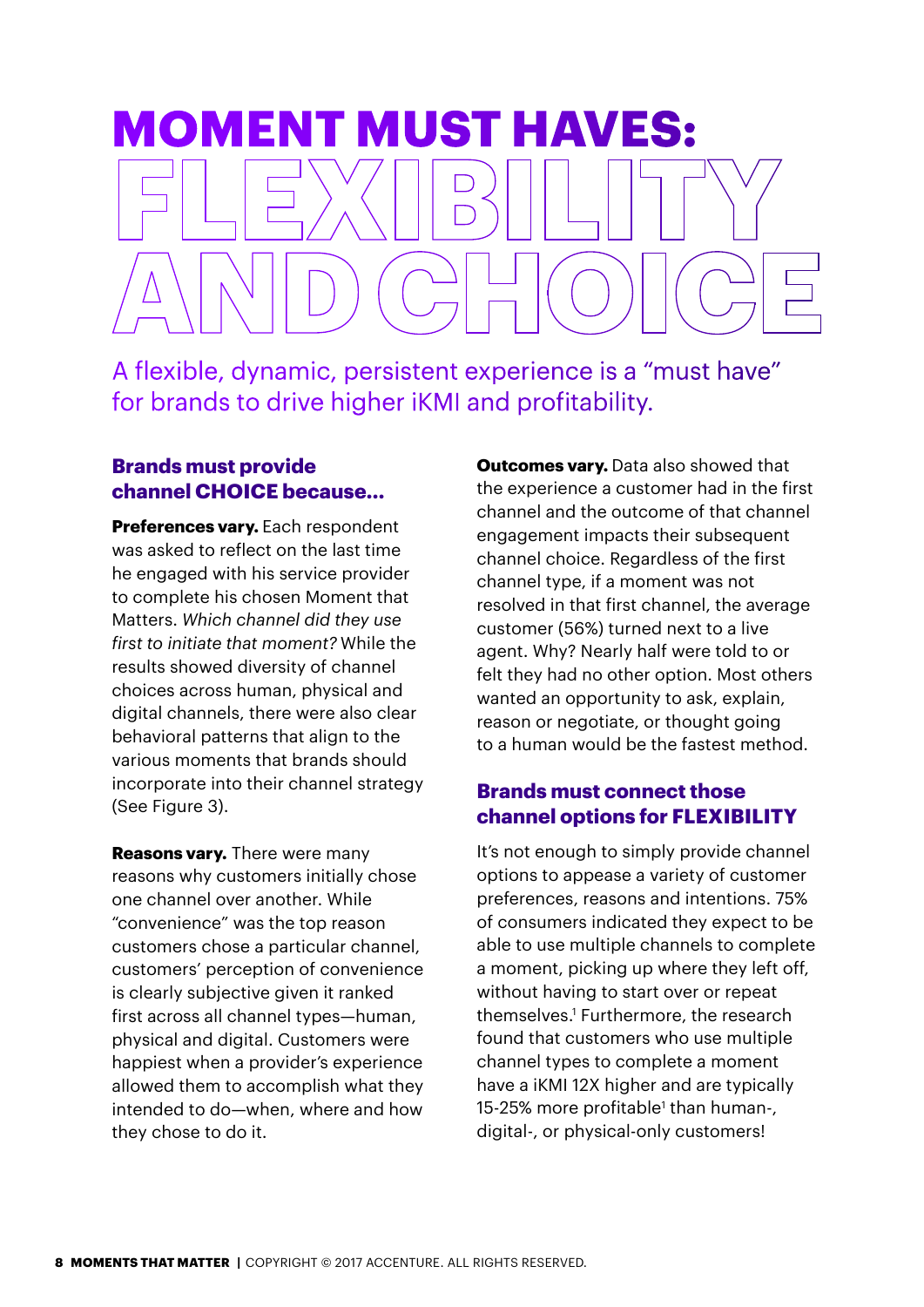### **FIGURE 3** MTMTM broken down by the first channel used



Customers who use multiple channel types to complete a moment have a *iKMI 12X HIGHER* and are typically 15-25% MORE PROFITABLE than human-, digital-, or physical-only customers.<sup>1</sup>



For issue resolution, customers more often turned to live agents (76% FOR SERVICE ISSUES; 83% FOR BILLING ISSUES).



For moments that occur more regularly (like paying a bill, checking usage information), a majority of customers chose digital channels. (62% FOR PAY BILL; 69% CHECK USAGE)



If a moment was not completed in that first channel, the average customer (56%) TURNED NEXT TO A LIVE AGENT.



For moments that involved shopping, **PURCHASING** OR UPGRADING services or devices, customers' first channel choice was EQUALLY DISTRIBUTED ACROSS HUMAN, DIGITAL AND PHYSICAL.



75% OF CONSUMERS **EXPECT** to be able to use multiple channels to complete a moment, picking up where they left off, without having to start over or repeat themselves.<sup>1</sup>



ONLY 13% OF CUSTOMERS find digital-physical well aligned.<sup>1</sup>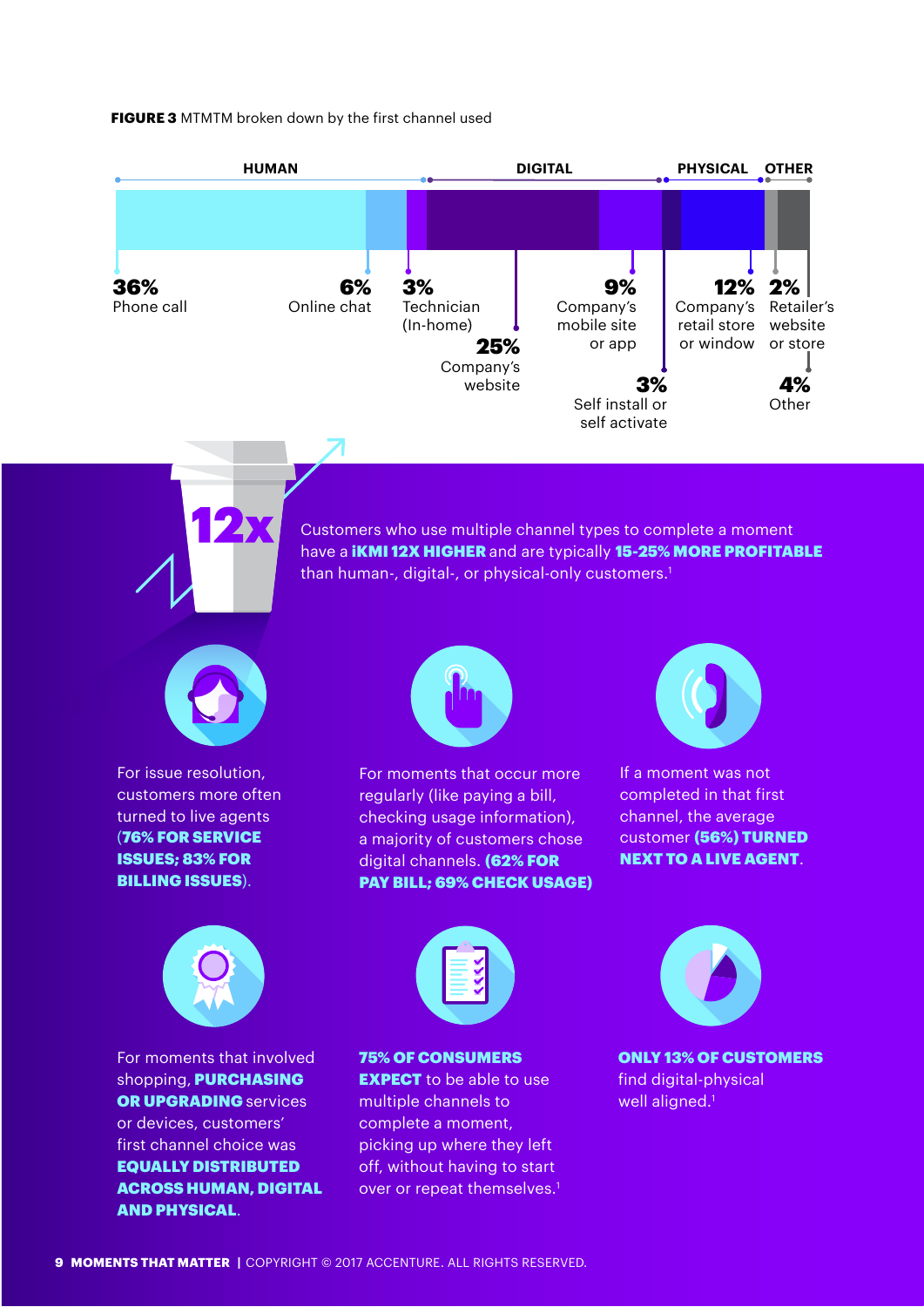### **THE OMNI-CHANNEL**

**While this research helps brands identify where, when and how to focus their efforts to influence customer loyalty, it also underscores the critical need for brands to deliver a continuous experience across human, digital and physical channels.** 



Traditionally brands have a tendency to approach customer experience by breaking down moments and touchpoints to the most addressable segment—by function or channel, typically aligning to their own internal organizational structure.

The reality is, customers don't operate this way. This segmented approach might be an internally effective division of ownership and revenue for a brand, but it often results in a modular, disruptive, and frustrating experience for the customer—the person who should be at the heart of the approach. In reality, a customer might start, stop, and/or continue a moment in and across various channels and elements of his lifecycle (thereby cutting across business functions). As such, flexibility and choice are "must haves."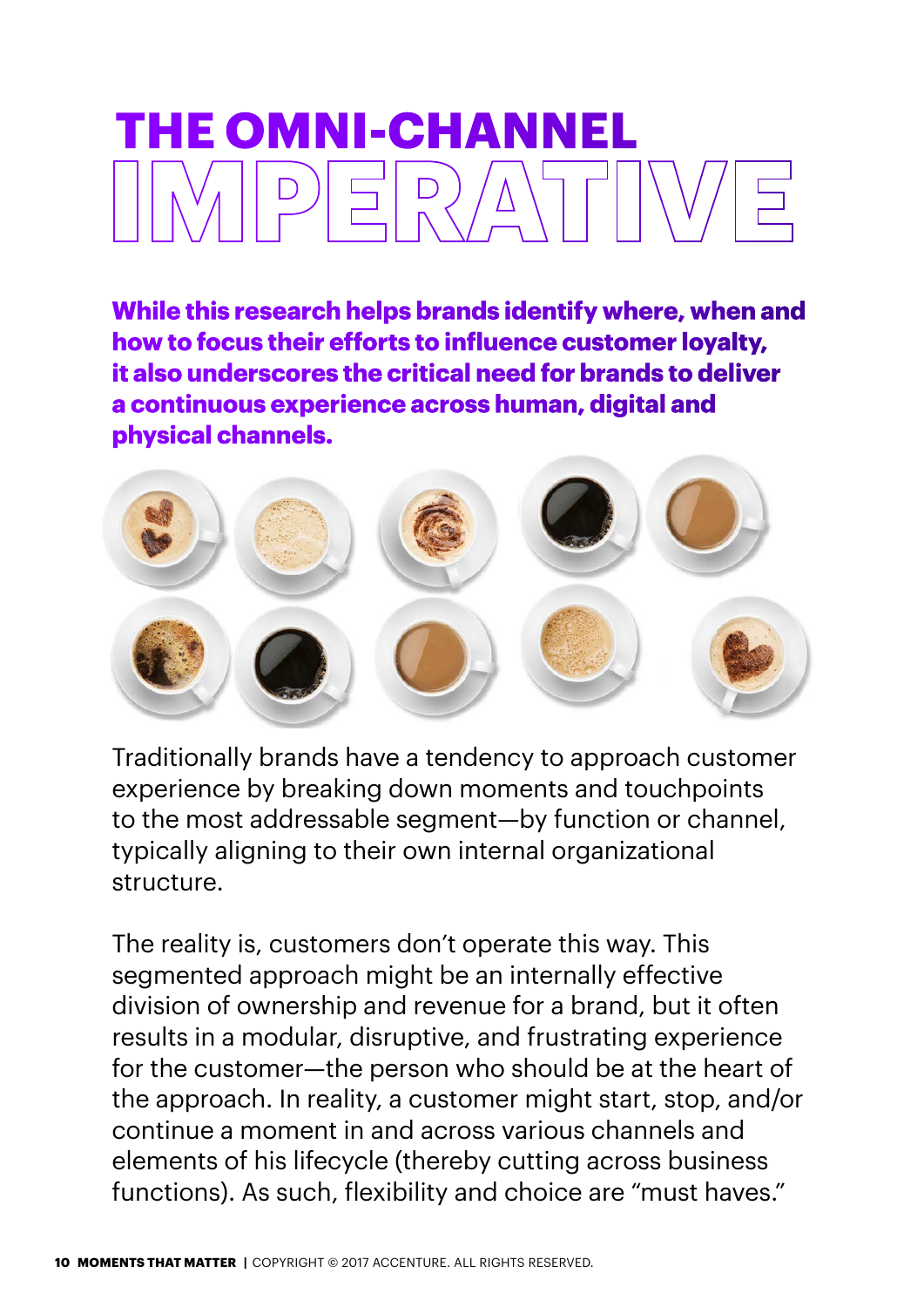Delivering the best experience for a genuinely diverse customer base is all about Omni-Channel: creating a consistent, continuous and dynamic experience that allows customers to engage across a variety of channels on their own terms, based on their own intentions. Brands who continue to operate in siloes and don't persistently connect Moments that Matter to provide flexibility and choice will fail to win and keep their customers. **Instead, successful brands will drive loyalty, keep customers and win new market share by making strategic and effective investments in a purposeful Omni-Channel experience.** 



**11 MOMENTS THAT MATTER |** COPYRIGHT © 2017 ACCENTURE. ALL RIGHTS RESERVED.